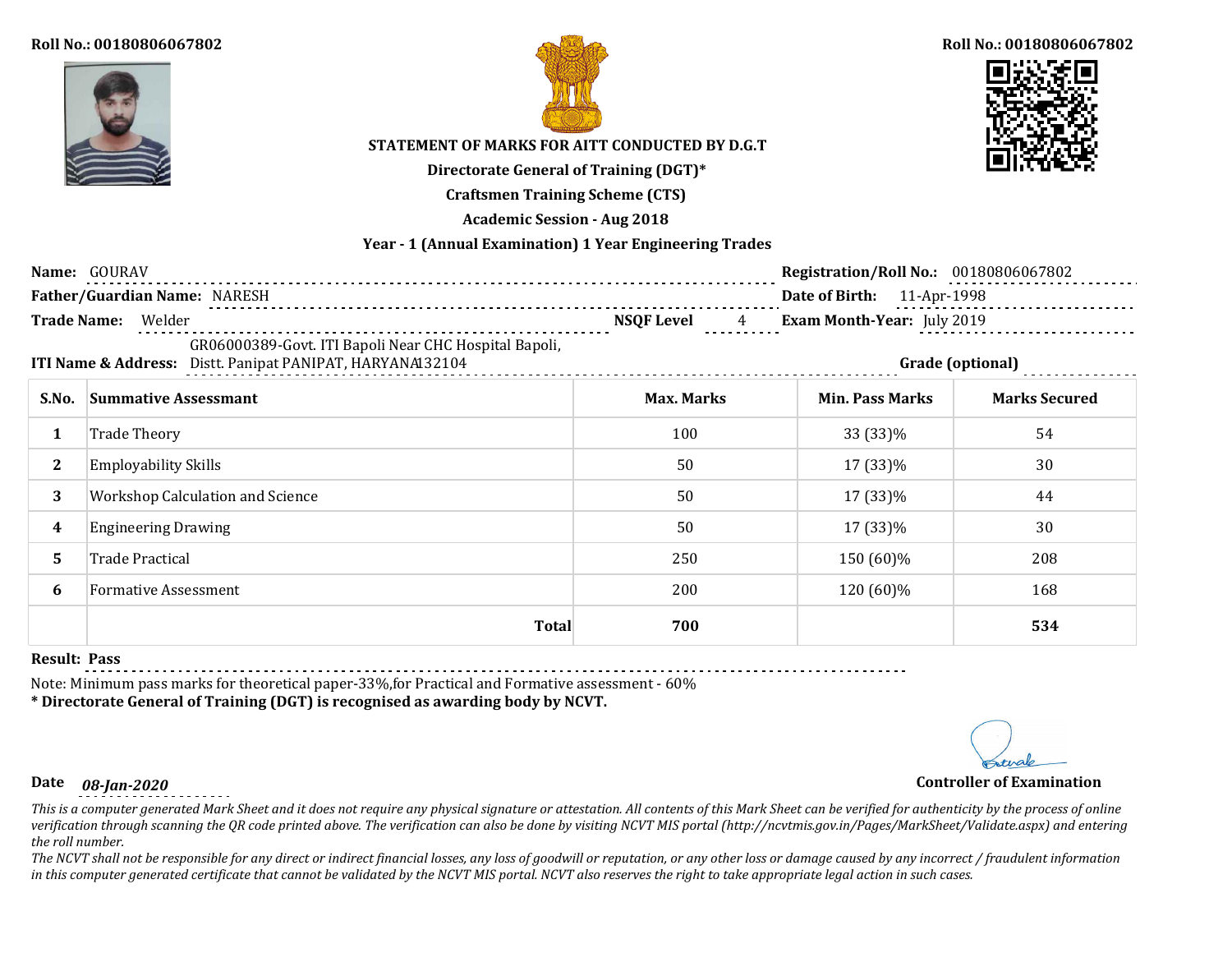



### **Roll No.: 00180806067803**



# **STATEMENT OF MARKS FOR AITT CONDUCTED BY D.G.T**

**Directorate General of Training (DGT)\***

**Craftsmen Training Scheme (CTS)**

**Academic Session - Aug 2018**

## **Year - 1 (Annual Examination) 1 Year Engineering Trades**

|                    | Name: MONU RAWAL                                                                                                                       |                   | Registration/Roll No.: 00180806067803 |                      |
|--------------------|----------------------------------------------------------------------------------------------------------------------------------------|-------------------|---------------------------------------|----------------------|
|                    | Father/Guardian Name: JAIPAL                                                                                                           |                   | Date of Birth:<br>07-Jan-1998         |                      |
| <b>Trade Name:</b> | Welder                                                                                                                                 | <b>NSQF Level</b> | Exam Month-Year: July 2019            |                      |
|                    | GR06000389-Govt. ITI Bapoli Near CHC Hospital Bapoli,<br>ITI Name & Address: Distt. Panipat PANIPAT, HARYANA132104<br>Grade (optional) |                   |                                       |                      |
| S.No.              | <b>Summative Assessmant</b>                                                                                                            | <b>Max. Marks</b> | <b>Min. Pass Marks</b>                | <b>Marks Secured</b> |
| 1                  | <b>Trade Theory</b>                                                                                                                    | 100               | 33 (33)%                              | 56                   |
| $\mathbf{2}$       | <b>Employability Skills</b>                                                                                                            | 50                | 17 (33)%                              | 30                   |
| 3                  | Workshop Calculation and Science                                                                                                       | 50                | 17 (33)%                              | 44                   |
| 4                  | <b>Engineering Drawing</b>                                                                                                             | 50                | 17 (33)%                              | 29                   |
| 5.                 | <b>Trade Practical</b>                                                                                                                 | 250               | 150 (60)%                             | 210                  |
| 6                  | <b>Formative Assessment</b>                                                                                                            | 200               | 120 (60)%                             | 176                  |
|                    | <b>Total</b>                                                                                                                           | 700               |                                       | 545                  |

### **Result: Pass**

Note: Minimum pass marks for theoretical paper-33%,for Practical and Formative assessment - 60%

**\* Directorate General of Training (DGT) is recognised as awarding body by NCVT.**

# **Date** *08-Jan-2020* **Controller of Examination**

*This is a computer generated Mark Sheet and it does not require any physical signature or attestation. All contents of this Mark Sheet can be verified for authenticity by the process of online verification through scanning the QR code printed above. The verification can also be done by visiting NCVT MIS portal (http://ncvtmis.gov.in/Pages/MarkSheet/Validate.aspx) and entering the roll number.*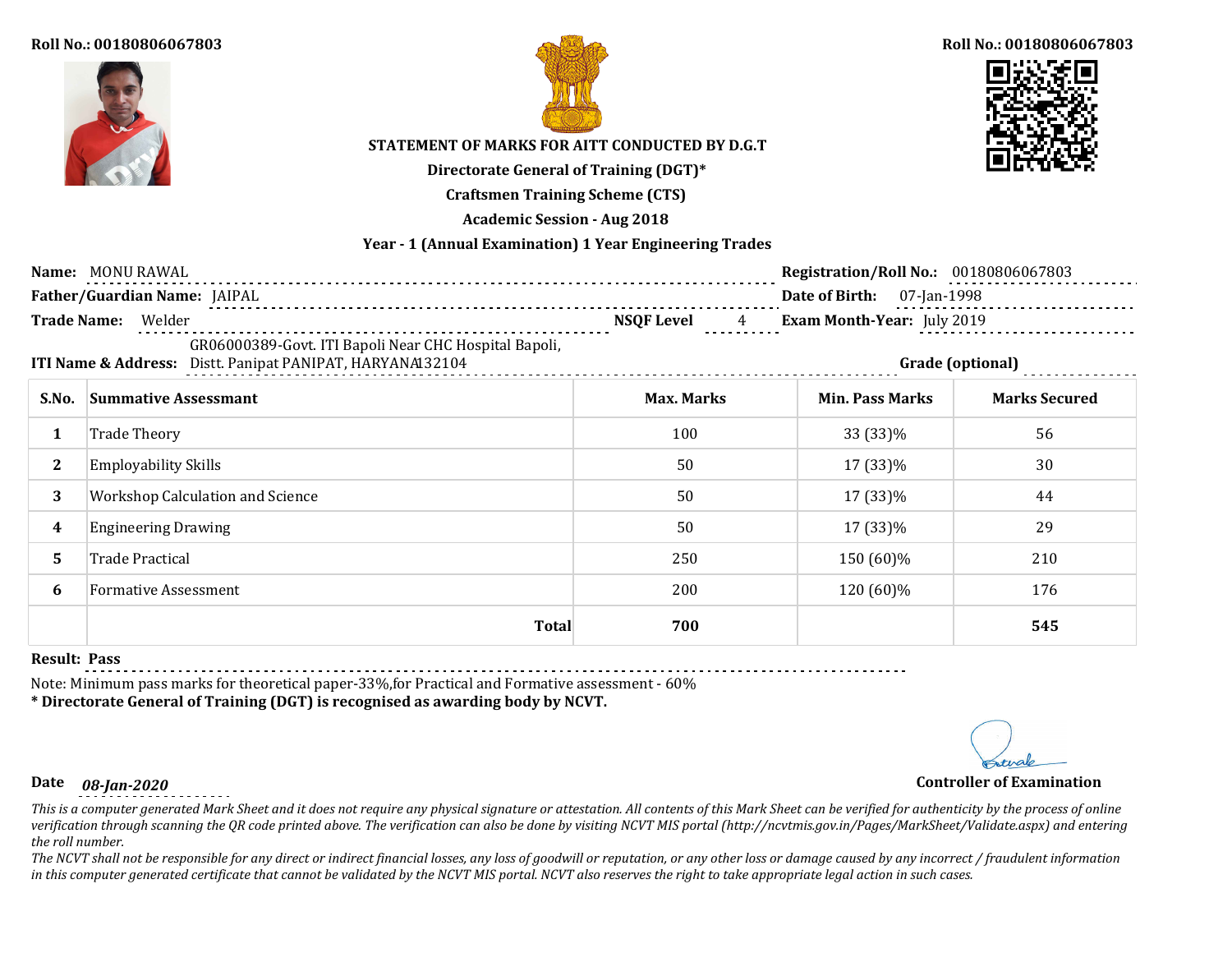



### **Roll No.: 00180806067804**



# **STATEMENT OF MARKS FOR AITT CONDUCTED BY D.G.T**

**Directorate General of Training (DGT)\***

**Craftsmen Training Scheme (CTS)**

**Academic Session - Aug 2018**

## **Year - 1 (Annual Examination) 1 Year Engineering Trades**

|                                                                                      | Name: ANKIT KUMAR                                                                                                  |                   | Registration/Roll No.: 00180806067804 |                      |
|--------------------------------------------------------------------------------------|--------------------------------------------------------------------------------------------------------------------|-------------------|---------------------------------------|----------------------|
|                                                                                      | Father/Guardian Name: MAMAN SINGH                                                                                  |                   | Date of Birth: 14-Dec-1999            |                      |
| <b>Trade Name:</b><br><b>NSQF Level</b><br>Welder<br>Exam Month-Year: July 2019<br>4 |                                                                                                                    |                   |                                       |                      |
|                                                                                      | GR06000389-Govt. ITI Bapoli Near CHC Hospital Bapoli,<br>ITI Name & Address: Distt. Panipat PANIPAT, HARYANA132104 |                   |                                       | Grade (optional)     |
| S.No.                                                                                | <b>Summative Assessmant</b>                                                                                        | <b>Max. Marks</b> | <b>Min. Pass Marks</b>                | <b>Marks Secured</b> |
| 1                                                                                    | <b>Trade Theory</b>                                                                                                | 100               | 33 (33)%                              | 52                   |
| $\mathbf{2}$                                                                         | <b>Employability Skills</b>                                                                                        | 50                | 17 (33)%                              | 32                   |
| 3                                                                                    | <b>Workshop Calculation and Science</b>                                                                            | 50                | 17 (33)%                              | 42                   |
| 4                                                                                    | <b>Engineering Drawing</b>                                                                                         | 50                | 17 (33)%                              | 29                   |
| 5.                                                                                   | <b>Trade Practical</b>                                                                                             | 250               | 150 (60)%                             | 212                  |
| 6                                                                                    | <b>Formative Assessment</b>                                                                                        | 200               | 120 (60)%                             | 170                  |
|                                                                                      | <b>Total</b>                                                                                                       | 700               |                                       | 537                  |

### **Result: Pass**

Note: Minimum pass marks for theoretical paper-33%,for Practical and Formative assessment - 60%

**\* Directorate General of Training (DGT) is recognised as awarding body by NCVT.**

# **Date** *08-Jan-2020* **Controller of Examination**

*This is a computer generated Mark Sheet and it does not require any physical signature or attestation. All contents of this Mark Sheet can be verified for authenticity by the process of online verification through scanning the QR code printed above. The verification can also be done by visiting NCVT MIS portal (http://ncvtmis.gov.in/Pages/MarkSheet/Validate.aspx) and entering the roll number.*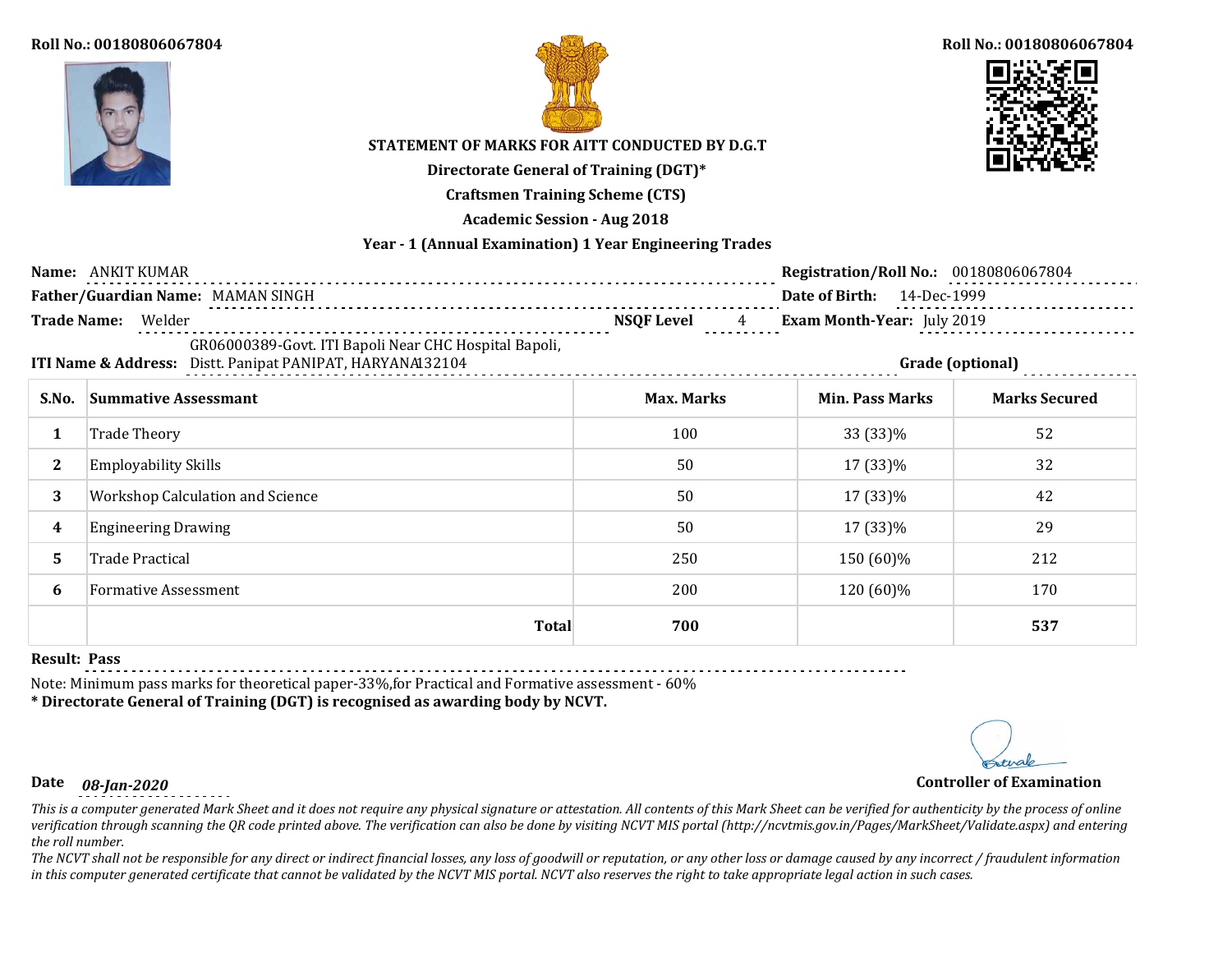



### **Roll No.: 00180806067805**



# **STATEMENT OF MARKS FOR AITT CONDUCTED BY D.G.T**

**Directorate General of Training (DGT)\***

**Craftsmen Training Scheme (CTS)**

**Academic Session - Aug 2018**

## **Year - 1 (Annual Examination) 1 Year Engineering Trades**

| Name: ANIL                                                                                         |                                                                                                                    |                   | <b>Registration/Roll No.: 00180806067805</b> |                      |
|----------------------------------------------------------------------------------------------------|--------------------------------------------------------------------------------------------------------------------|-------------------|----------------------------------------------|----------------------|
|                                                                                                    | Father/Guardian Name: RAM KUMAR                                                                                    |                   | Date of Birth: 17-Feb-1988                   |                      |
| <b>Trade Name:</b><br>Welder<br>Exam Month-Year: July 2019<br><b>NSQF Level</b><br>$4\overline{ }$ |                                                                                                                    |                   |                                              |                      |
|                                                                                                    | GR06000389-Govt. ITI Bapoli Near CHC Hospital Bapoli,<br>ITI Name & Address: Distt. Panipat PANIPAT, HARYANAI32104 |                   |                                              | Grade (optional)     |
| S.No.                                                                                              | <b>Summative Assessmant</b>                                                                                        | <b>Max. Marks</b> | <b>Min. Pass Marks</b>                       | <b>Marks Secured</b> |
|                                                                                                    | <b>Trade Theory</b>                                                                                                | 100               | 33 (33)%                                     | 52                   |
| $\mathbf{2}$                                                                                       | <b>Employability Skills</b>                                                                                        | 50                | 17 (33)%                                     | 34                   |
| 3                                                                                                  | <b>Workshop Calculation and Science</b>                                                                            | 50                | 17 (33)%                                     | 44                   |
| 4                                                                                                  | <b>Engineering Drawing</b>                                                                                         | 50                | 17 (33)%                                     | 30                   |
| 5.                                                                                                 | <b>Trade Practical</b>                                                                                             | 250               | 150 (60)%                                    | 220                  |
| 6                                                                                                  | <b>Formative Assessment</b>                                                                                        | 200               | 120 (60)%                                    | 190                  |
|                                                                                                    | <b>Total</b>                                                                                                       | 700               |                                              | 570                  |

## **Result: Pass**

Note: Minimum pass marks for theoretical paper-33%,for Practical and Formative assessment - 60%

**\* Directorate General of Training (DGT) is recognised as awarding body by NCVT.**

# **Date** *08-Jan-2020* **Controller of Examination**

*This is a computer generated Mark Sheet and it does not require any physical signature or attestation. All contents of this Mark Sheet can be verified for authenticity by the process of online verification through scanning the QR code printed above. The verification can also be done by visiting NCVT MIS portal (http://ncvtmis.gov.in/Pages/MarkSheet/Validate.aspx) and entering the roll number.*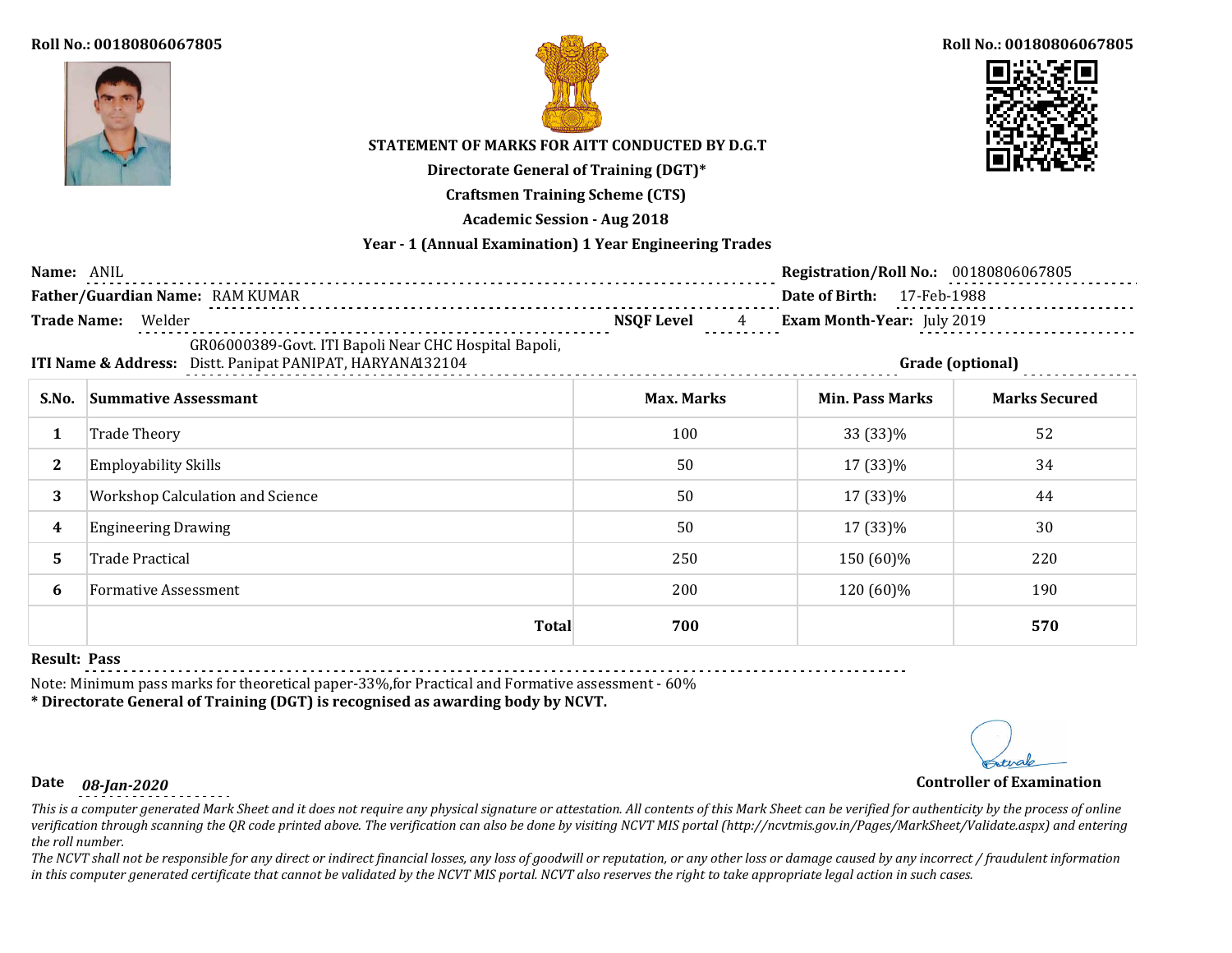



### **Roll No.: 00180806067806**



# **STATEMENT OF MARKS FOR AITT CONDUCTED BY D.G.T**

**Directorate General of Training (DGT)\***

**Craftsmen Training Scheme (CTS)**

**Academic Session - Aug 2018**

## **Year - 1 (Annual Examination) 1 Year Engineering Trades**

| Name: ROHIT                                                                                                                            |                                              |                        | <b>Registration/Roll No.: 00180806067806</b> |                      |
|----------------------------------------------------------------------------------------------------------------------------------------|----------------------------------------------|------------------------|----------------------------------------------|----------------------|
|                                                                                                                                        | Father/Guardian Name: DHARMBIR<br>. <b>.</b> |                        | Date of Birth: 07-Jul-2000                   |                      |
| <b>Trade Name:</b>                                                                                                                     | Welder                                       | <b>NSQF Level</b><br>4 | Exam Month-Year: July 2019                   |                      |
| GR06000389-Govt. ITI Bapoli Near CHC Hospital Bapoli,<br>ITI Name & Address: Distt. Panipat PANIPAT, HARYANA132104<br>Grade (optional) |                                              |                        |                                              |                      |
| S.No.                                                                                                                                  | <b>Summative Assessmant</b>                  | <b>Max. Marks</b>      | <b>Min. Pass Marks</b>                       | <b>Marks Secured</b> |
| 1                                                                                                                                      | <b>Trade Theory</b>                          | 100                    | 33 (33)%                                     | 0(F)                 |
| $\mathbf{2}^{\prime}$                                                                                                                  | <b>Employability Skills</b>                  | 50                     | 17 (33)%                                     | 32                   |
| 3                                                                                                                                      | <b>Workshop Calculation and Science</b>      | 50                     | 17 (33)%                                     | 44                   |
| 4                                                                                                                                      | <b>Engineering Drawing</b>                   | 50                     | 17 (33)%                                     | 30                   |
| 5.                                                                                                                                     | <b>Trade Practical</b>                       | 250                    | 150 (60)%                                    | 205                  |
| 6                                                                                                                                      | <b>Formative Assessment</b>                  | 200                    | 120 (60)%                                    | 184                  |
|                                                                                                                                        | <b>Total</b>                                 | 700                    |                                              | 495                  |

## **Result: Fail in : Trade Theory Eligible To Reappear (RA) Yes**

Note: Minimum pass marks for theoretical paper-33%,for Practical and Formative assessment - 60%

# **\* Directorate General of Training (DGT) is recognised as awarding body by NCVT.**

*This is a computer generated Mark Sheet and it does not require any physical signature or attestation. All contents of this Mark Sheet can be verified for authenticity by the process of online verification through scanning the QR code printed above. The verification can also be done by visiting NCVT MIS portal (http://ncvtmis.gov.in/Pages/MarkSheet/Validate.aspx) and entering the roll number.*

*The NCVT shall not be responsible for any direct or indirect financial losses, any loss of goodwill or reputation, or any other loss or damage caused by any incorrect / fraudulent information in this computer generated certificate that cannot be validated by the NCVT MIS portal. NCVT also reserves the right to take appropriate legal action in such cases.*



**Date** *08-Jan-2020* **Controller of Examination**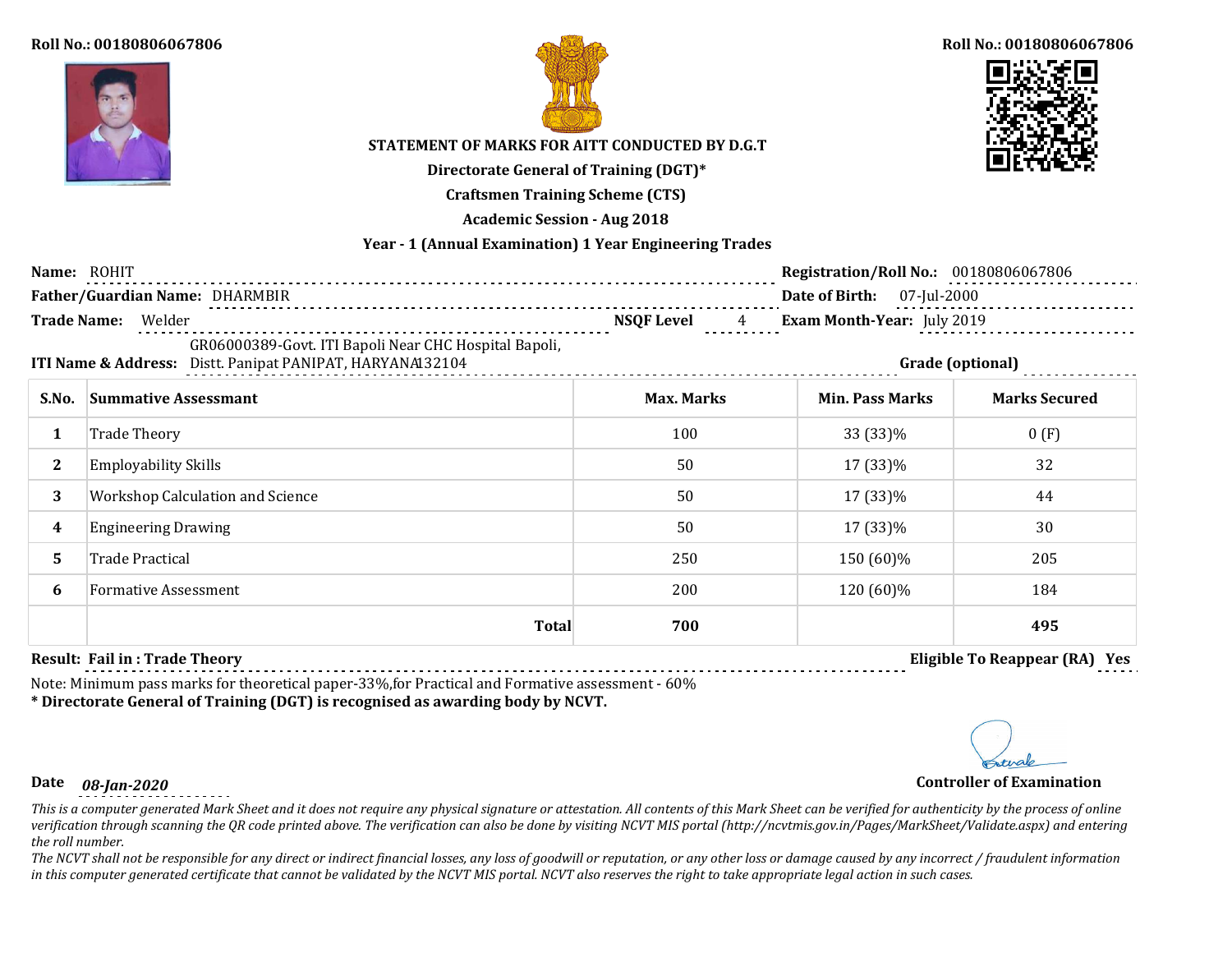



### **Roll No.: 00180806067807**



# **STATEMENT OF MARKS FOR AITT CONDUCTED BY D.G.T**

**Directorate General of Training (DGT)\***

**Craftsmen Training Scheme (CTS)**

**Academic Session - Aug 2018**

## **Year - 1 (Annual Examination) 1 Year Engineering Trades**

|                       | Name: BALRAM                                                                                                       |                        | Registration/Roll No.: 00180806067807 |                      |
|-----------------------|--------------------------------------------------------------------------------------------------------------------|------------------------|---------------------------------------|----------------------|
|                       | Father/Guardian Name: KARAN SINGH                                                                                  |                        | <b>Date of Birth:</b> 25-0ct-2001     |                      |
|                       | Trade Name: Welder                                                                                                 | <b>NSQF Level</b><br>4 | Exam Month-Year: July 2019            |                      |
|                       | GR06000389-Govt. ITI Bapoli Near CHC Hospital Bapoli,<br>ITI Name & Address: Distt. Panipat PANIPAT, HARYANA132104 |                        |                                       | Grade (optional)     |
| S.No.                 | <b>Summative Assessmant</b>                                                                                        | <b>Max. Marks</b>      | <b>Min. Pass Marks</b>                | <b>Marks Secured</b> |
| 1                     | <b>Trade Theory</b>                                                                                                | 100                    | 33 (33)%                              | 56                   |
| $\mathbf{2}^{\prime}$ | <b>Employability Skills</b>                                                                                        | 50                     | 17 (33)%                              | 32                   |
| 3                     | <b>Workshop Calculation and Science</b>                                                                            | 50                     | 17 (33)%                              | 46                   |
| 4                     | <b>Engineering Drawing</b>                                                                                         | 50                     | 17 (33)%                              | 28                   |
| 5.                    | Trade Practical                                                                                                    | 250                    | 150 (60)%                             | 203                  |
| 6                     | <b>Formative Assessment</b>                                                                                        | 200                    | 120 (60)%                             | 182                  |
|                       | <b>Total</b>                                                                                                       | 700                    |                                       | 547                  |

#### **Result: Pass**

Note: Minimum pass marks for theoretical paper-33%,for Practical and Formative assessment - 60%

**\* Directorate General of Training (DGT) is recognised as awarding body by NCVT.**

# **Date** *08-Jan-2020* **Controller of Examination**

*This is a computer generated Mark Sheet and it does not require any physical signature or attestation. All contents of this Mark Sheet can be verified for authenticity by the process of online verification through scanning the QR code printed above. The verification can also be done by visiting NCVT MIS portal (http://ncvtmis.gov.in/Pages/MarkSheet/Validate.aspx) and entering the roll number.*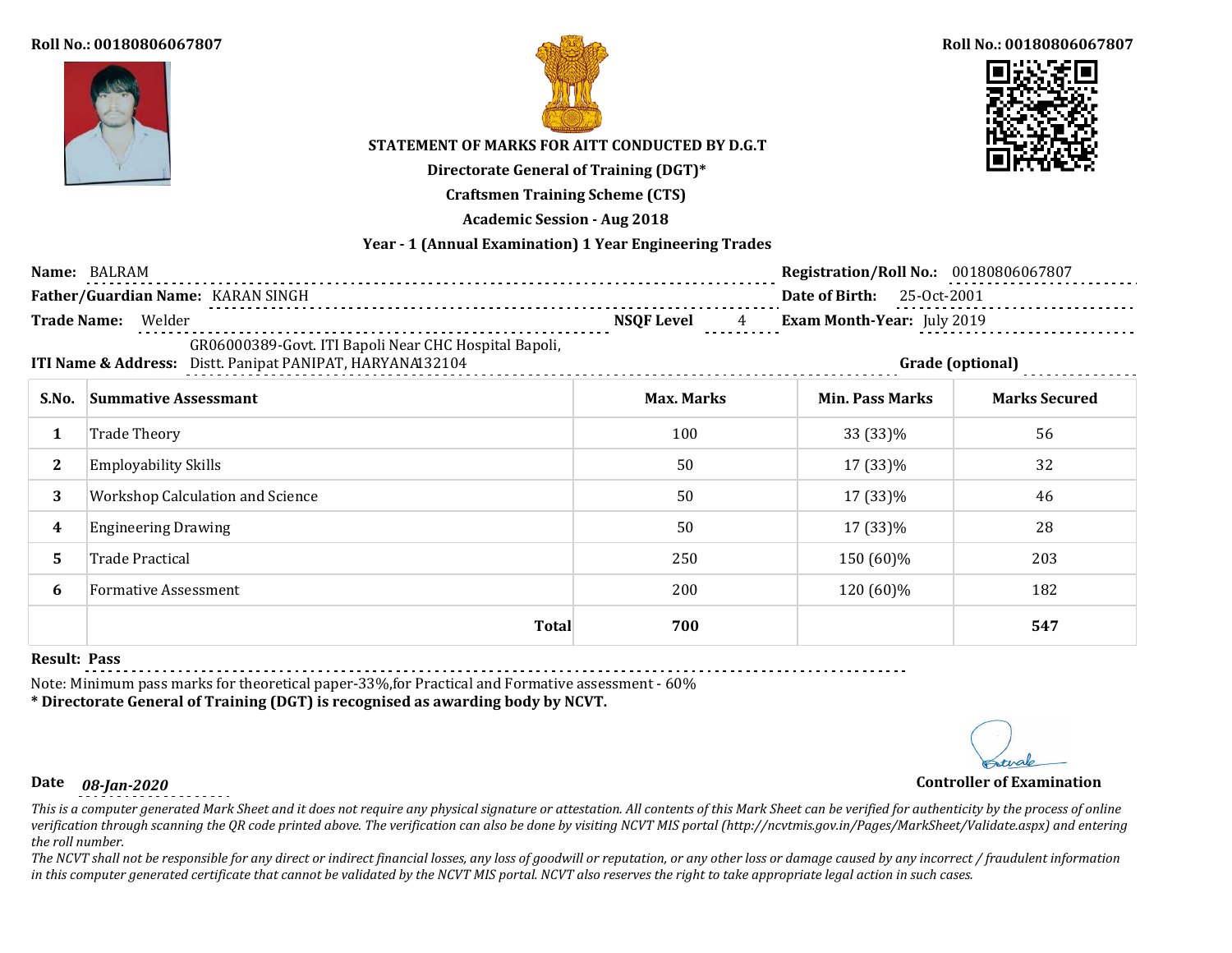



### **Roll No.: 00180806067808**



# **STATEMENT OF MARKS FOR AITT CONDUCTED BY D.G.T**

**Directorate General of Training (DGT)\***

**Craftsmen Training Scheme (CTS)**

**Academic Session - Aug 2018**

## **Year - 1 (Annual Examination) 1 Year Engineering Trades**

|              | Name: DEEPAK KUMAR                                                                                                 |                                      | <b>Registration/Roll No.: 00180806067808</b> |                      |
|--------------|--------------------------------------------------------------------------------------------------------------------|--------------------------------------|----------------------------------------------|----------------------|
|              | Father/Guardian Name: PALA RAM                                                                                     |                                      | Date of Birth: 03-Apr-1996                   |                      |
|              | Trade Name: Welder                                                                                                 | <b>NSQF Level</b><br>$4\overline{ }$ | Exam Month-Year: July 2019                   |                      |
|              | GR06000389-Govt. ITI Bapoli Near CHC Hospital Bapoli,<br>ITI Name & Address: Distt. Panipat PANIPAT, HARYANAI32104 |                                      |                                              | Grade (optional)     |
| S.No.        | <b>Summative Assessmant</b>                                                                                        | <b>Max. Marks</b>                    | <b>Min. Pass Marks</b>                       | <b>Marks Secured</b> |
| 1            | <b>Trade Theory</b>                                                                                                | 100                                  | 33 (33)%                                     | 58                   |
| $\mathbf{2}$ | <b>Employability Skills</b>                                                                                        | 50                                   | 17 (33)%                                     | 30                   |
| 3            | <b>Workshop Calculation and Science</b>                                                                            | 50                                   | 17 (33)%                                     | 44                   |
| 4            | <b>Engineering Drawing</b>                                                                                         | 50                                   | 17 (33)%                                     | 27                   |
| 5            | <b>Trade Practical</b>                                                                                             | 250                                  | 150 (60)%                                    | 218                  |
| 6            | <b>Formative Assessment</b>                                                                                        | 200                                  | 120 (60)%                                    | 190                  |
|              | <b>Total</b>                                                                                                       | 700                                  |                                              | 567                  |

### **Result: Pass**

Note: Minimum pass marks for theoretical paper-33%,for Practical and Formative assessment - 60%

**\* Directorate General of Training (DGT) is recognised as awarding body by NCVT.**

# **Date** *08-Jan-2020* **Controller of Examination**

*This is a computer generated Mark Sheet and it does not require any physical signature or attestation. All contents of this Mark Sheet can be verified for authenticity by the process of online verification through scanning the QR code printed above. The verification can also be done by visiting NCVT MIS portal (http://ncvtmis.gov.in/Pages/MarkSheet/Validate.aspx) and entering the roll number.*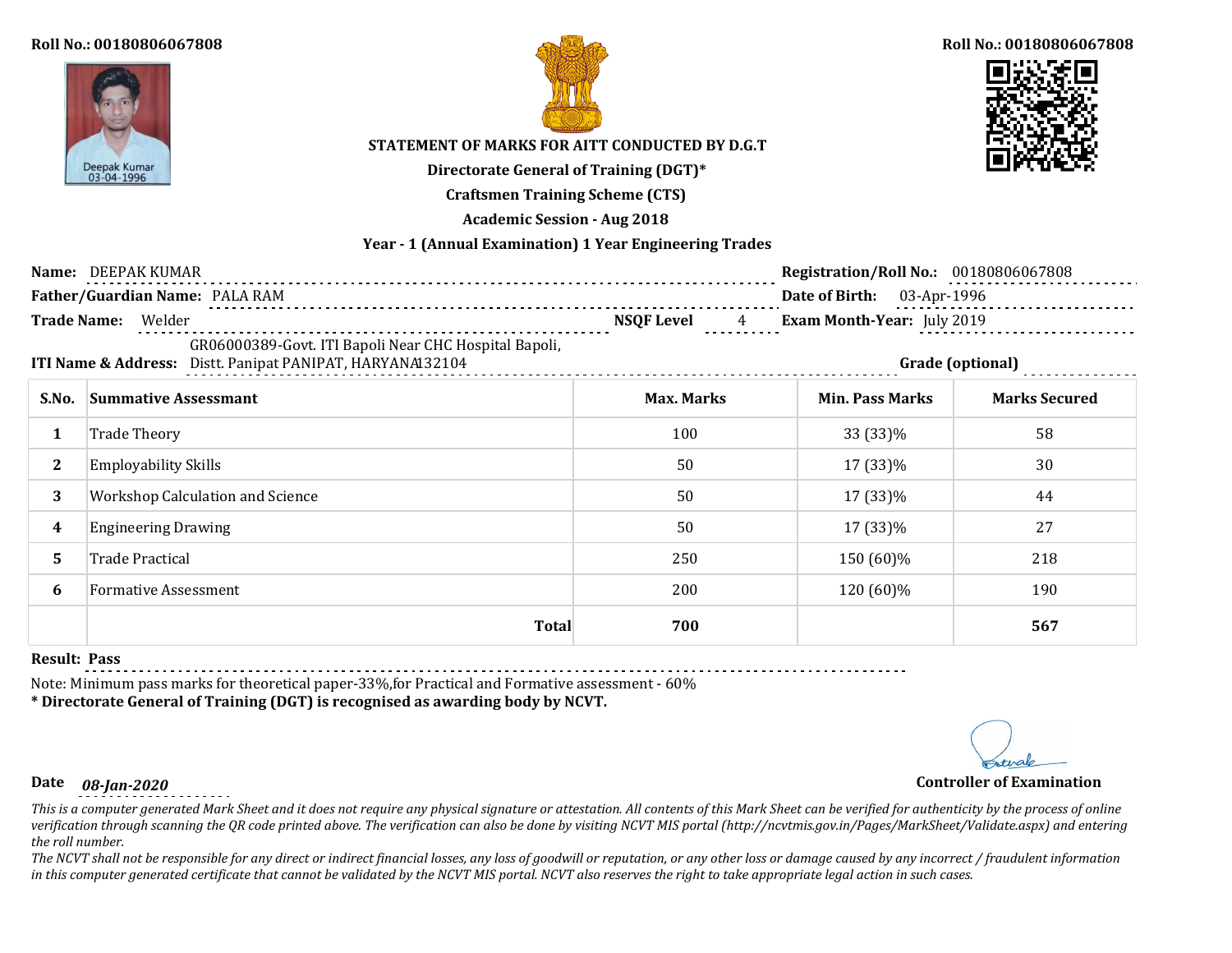



### **Roll No.: 00180806069867**



# **STATEMENT OF MARKS FOR AITT CONDUCTED BY D.G.T**

**Directorate General of Training (DGT)\***

**Craftsmen Training Scheme (CTS)**

**Academic Session - Aug 2018**

## **Year - 1 (Annual Examination) 1 Year Engineering Trades**

| Name: Rohit        |                                                                                                                    |                   | Registration/Roll No.: 00180806069867 |                      |  |
|--------------------|--------------------------------------------------------------------------------------------------------------------|-------------------|---------------------------------------|----------------------|--|
|                    | Father/Guardian Name: SUBHASH CHANDER                                                                              |                   | Date of Birth: 09-Nov-1999            |                      |  |
| <b>Trade Name:</b> | Welder                                                                                                             | <b>NSQF Level</b> | Exam Month-Year: July 2019            |                      |  |
|                    | GR06000389-Govt. ITI Bapoli Near CHC Hospital Bapoli,<br>ITI Name & Address: Distt. Panipat PANIPAT, HARYANA132104 |                   | Grade (optional)                      |                      |  |
| S.No.              | <b>Summative Assessmant</b>                                                                                        | <b>Max. Marks</b> | <b>Min. Pass Marks</b>                | <b>Marks Secured</b> |  |
| 1                  | <b>Trade Theory</b>                                                                                                | 100               | 33 (33)%                              | 50                   |  |
| $\mathbf{2}$       | <b>Employability Skills</b>                                                                                        | 50                | 17 (33)%                              | 32                   |  |
| 3                  | Workshop Calculation and Science                                                                                   | 50                | 17 (33)%                              | 42                   |  |
| 4                  | <b>Engineering Drawing</b>                                                                                         | 50                | 17 (33)%                              | 30                   |  |
| 5.                 | <b>Trade Practical</b>                                                                                             | 250               | 150 (60)%                             | 207                  |  |
| 6                  | <b>Formative Assessment</b>                                                                                        | 200               | 120 (60)%                             | 182                  |  |
|                    | <b>Total</b>                                                                                                       | 700               |                                       | 543                  |  |

### **Result: Pass**

Note: Minimum pass marks for theoretical paper-33%,for Practical and Formative assessment - 60%

**\* Directorate General of Training (DGT) is recognised as awarding body by NCVT.**

# **Date** *08-Jan-2020* **Controller of Examination**

*This is a computer generated Mark Sheet and it does not require any physical signature or attestation. All contents of this Mark Sheet can be verified for authenticity by the process of online verification through scanning the QR code printed above. The verification can also be done by visiting NCVT MIS portal (http://ncvtmis.gov.in/Pages/MarkSheet/Validate.aspx) and entering the roll number.*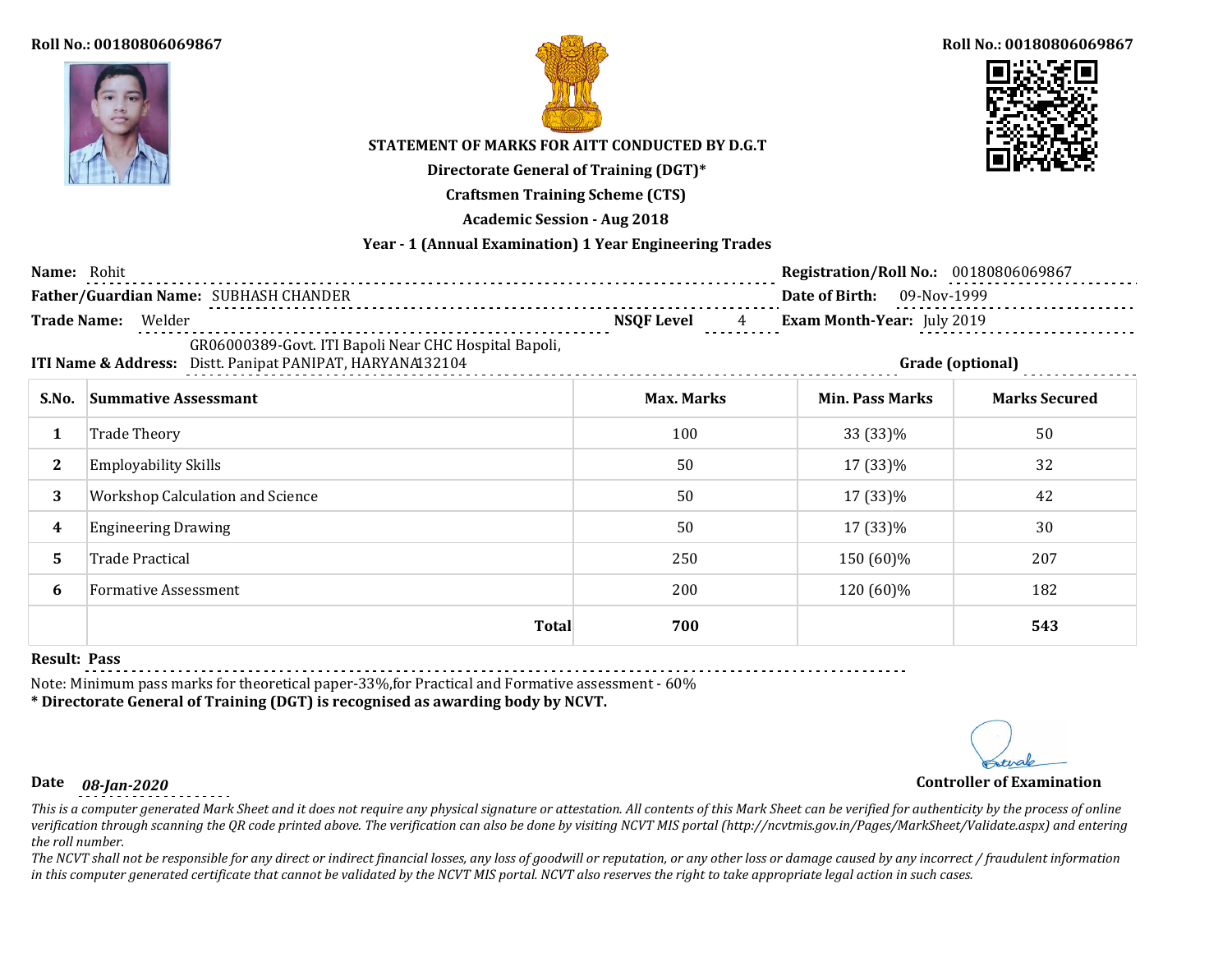

### **Roll No.: 00180806069868**





# **STATEMENT OF MARKS FOR AITT CONDUCTED BY D.G.T**

**Directorate General of Training (DGT)\***

**Craftsmen Training Scheme (CTS)**

**Academic Session - Aug 2018**

## **Year - 1 (Annual Examination) 1 Year Engineering Trades**

|              | <b>Name:</b> Ravi Tanwar                                                                                           |                                     | Registration/Roll No.: 00180806069868 |                      |
|--------------|--------------------------------------------------------------------------------------------------------------------|-------------------------------------|---------------------------------------|----------------------|
|              | Father/Guardian Name: NARESH KUMAR<br>-----------------------------------                                          |                                     | Date of Birth: 16-Apr-2000            |                      |
|              | Trade Name: Welder                                                                                                 | <b>NSQF Level</b><br>$\overline{4}$ | Exam Month-Year: July 2019            |                      |
|              | GR06000389-Govt. ITI Bapoli Near CHC Hospital Bapoli,<br>ITI Name & Address: Distt. Panipat PANIPAT, HARYANA132104 |                                     |                                       | Grade (optional)     |
| S.No.        | <b>Summative Assessmant</b>                                                                                        | <b>Max. Marks</b>                   | <b>Min. Pass Marks</b>                | <b>Marks Secured</b> |
| 1            | <b>Trade Theory</b>                                                                                                | 100                                 | 33 (33)%                              | 50                   |
| $\mathbf{2}$ | <b>Employability Skills</b>                                                                                        | 50                                  | 17 (33)%                              | 30                   |
| 3            | Workshop Calculation and Science                                                                                   | 50                                  | 17 (33)%                              | 42                   |
| 4            | <b>Engineering Drawing</b>                                                                                         | 50                                  | 17 (33)%                              | 25                   |
| 5.           | <b>Trade Practical</b>                                                                                             | 250                                 | 150 (60)%                             | 200                  |
| 6            | <b>Formative Assessment</b>                                                                                        | 200                                 | 120 (60)%                             | 172                  |
|              | <b>Total</b>                                                                                                       | 700                                 |                                       | 519                  |

### **Result: Pass**

Note: Minimum pass marks for theoretical paper-33%,for Practical and Formative assessment - 60%

**\* Directorate General of Training (DGT) is recognised as awarding body by NCVT.**

# **Date** *08-Jan-2020* **Controller of Examination**

*This is a computer generated Mark Sheet and it does not require any physical signature or attestation. All contents of this Mark Sheet can be verified for authenticity by the process of online verification through scanning the QR code printed above. The verification can also be done by visiting NCVT MIS portal (http://ncvtmis.gov.in/Pages/MarkSheet/Validate.aspx) and entering the roll number.*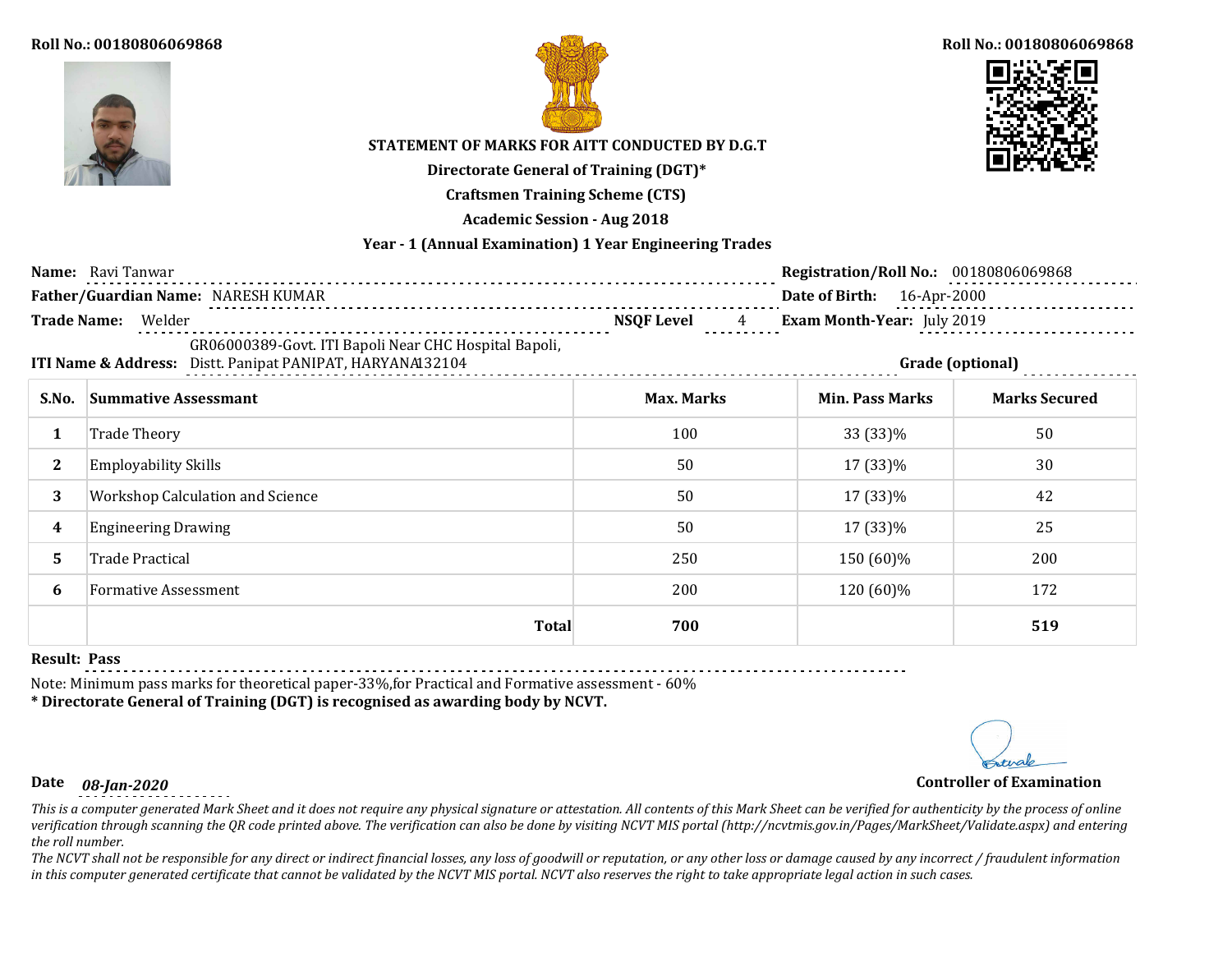



### **Roll No.: 00180806069869**



# **STATEMENT OF MARKS FOR AITT CONDUCTED BY D.G.T**

**Directorate General of Training (DGT)\***

**Craftsmen Training Scheme (CTS)**

**Academic Session - Aug 2018**

## **Year - 1 (Annual Examination) 1 Year Engineering Trades**

| Name: Rohit  |                                                                                                                    |                                    | Registration/Roll No.: 00180806069869 |                      |
|--------------|--------------------------------------------------------------------------------------------------------------------|------------------------------------|---------------------------------------|----------------------|
|              | Father/Guardian Name: SURENDER                                                                                     |                                    | Date of Birth: 20-Mar-1998            |                      |
|              | Trade Name: Welder                                                                                                 | <b>NSQF Level</b><br>$\frac{4}{1}$ | <b>Exam Month-Year:</b> July 2019     |                      |
|              | GR06000389-Govt. ITI Bapoli Near CHC Hospital Bapoli,<br>ITI Name & Address: Distt. Panipat PANIPAT, HARYANAI32104 |                                    |                                       | Grade (optional)     |
| S.No.        | <b>Summative Assessmant</b>                                                                                        | <b>Max. Marks</b>                  | <b>Min. Pass Marks</b>                | <b>Marks Secured</b> |
| 1            | <b>Trade Theory</b>                                                                                                | 100                                | 33 (33)%                              | 54                   |
| $\mathbf{2}$ | <b>Employability Skills</b>                                                                                        | 50                                 | 17 (33)%                              | 30                   |
| 3            | Workshop Calculation and Science                                                                                   | 50                                 | 17 (33)%                              | 44                   |
| 4            | <b>Engineering Drawing</b>                                                                                         | 50                                 | 17 (33)%                              | 30                   |
| 5.           | <b>Trade Practical</b>                                                                                             | 250                                | 150 (60)%                             | 202                  |
| 6            | <b>Formative Assessment</b>                                                                                        | 200                                | 120 (60)%                             | 168                  |
|              | <b>Total</b>                                                                                                       | 700                                |                                       | 528                  |

### **Result: Pass**

Note: Minimum pass marks for theoretical paper-33%,for Practical and Formative assessment - 60%

**\* Directorate General of Training (DGT) is recognised as awarding body by NCVT.**

# **Date** *08-Jan-2020* **Controller of Examination**

*This is a computer generated Mark Sheet and it does not require any physical signature or attestation. All contents of this Mark Sheet can be verified for authenticity by the process of online verification through scanning the QR code printed above. The verification can also be done by visiting NCVT MIS portal (http://ncvtmis.gov.in/Pages/MarkSheet/Validate.aspx) and entering the roll number.*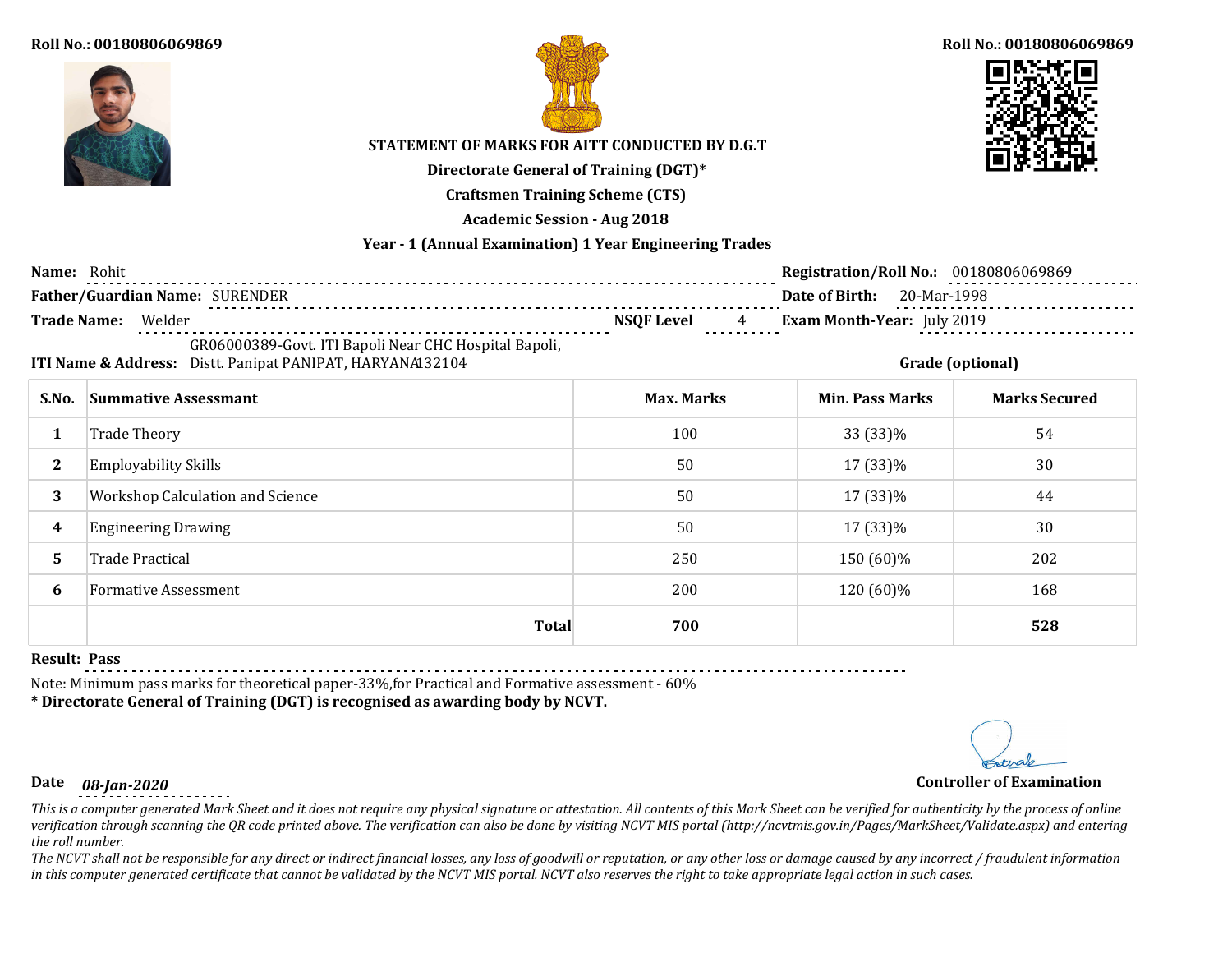



### **Roll No.: 00180806069870**



# **STATEMENT OF MARKS FOR AITT CONDUCTED BY D.G.T**

**Directorate General of Training (DGT)\***

**Craftsmen Training Scheme (CTS)**

**Academic Session - Aug 2018**

## **Year - 1 (Annual Examination) 1 Year Engineering Trades**

| Name: Amit            |                                                                                                                    |                   | Registration/Roll No.: 00180806069870 |                      |
|-----------------------|--------------------------------------------------------------------------------------------------------------------|-------------------|---------------------------------------|----------------------|
|                       | Father/Guardian Name: DEVI DASS                                                                                    |                   | Date of Birth: 20-Oct-2000            |                      |
|                       | Trade Name: Welder                                                                                                 | NSQF Level 4      | <b>Exam Month-Year:</b> July 2019     | .                    |
|                       | GR06000389-Govt. ITI Bapoli Near CHC Hospital Bapoli,<br>ITI Name & Address: Distt. Panipat PANIPAT, HARYANA132104 |                   |                                       | Grade (optional)     |
| S.No.                 | <b>Summative Assessmant</b>                                                                                        | <b>Max. Marks</b> | <b>Min. Pass Marks</b>                | <b>Marks Secured</b> |
| 1                     | <b>Trade Theory</b>                                                                                                | 100               | 33 (33)%                              | 50                   |
| $\mathbf{2}^{\prime}$ | <b>Employability Skills</b>                                                                                        | 50                | 17 (33)%                              | 34                   |
| 3                     | <b>Workshop Calculation and Science</b>                                                                            | 50                | 17 (33)%                              | 44                   |
| 4                     | <b>Engineering Drawing</b>                                                                                         | 50                | 17 (33)%                              | 25                   |
| 5.                    | <b>Trade Practical</b>                                                                                             | 250               | 150 (60)%                             | 204                  |
| 6                     | <b>Formative Assessment</b>                                                                                        | 200               | 120 (60)%                             | 186                  |
|                       | <b>Total</b>                                                                                                       | 700               |                                       | 543                  |

### **Result: Pass**

Note: Minimum pass marks for theoretical paper-33%,for Practical and Formative assessment - 60%

**\* Directorate General of Training (DGT) is recognised as awarding body by NCVT.**

# **Date** *08-Jan-2020* **Controller of Examination**

*This is a computer generated Mark Sheet and it does not require any physical signature or attestation. All contents of this Mark Sheet can be verified for authenticity by the process of online verification through scanning the QR code printed above. The verification can also be done by visiting NCVT MIS portal (http://ncvtmis.gov.in/Pages/MarkSheet/Validate.aspx) and entering the roll number.*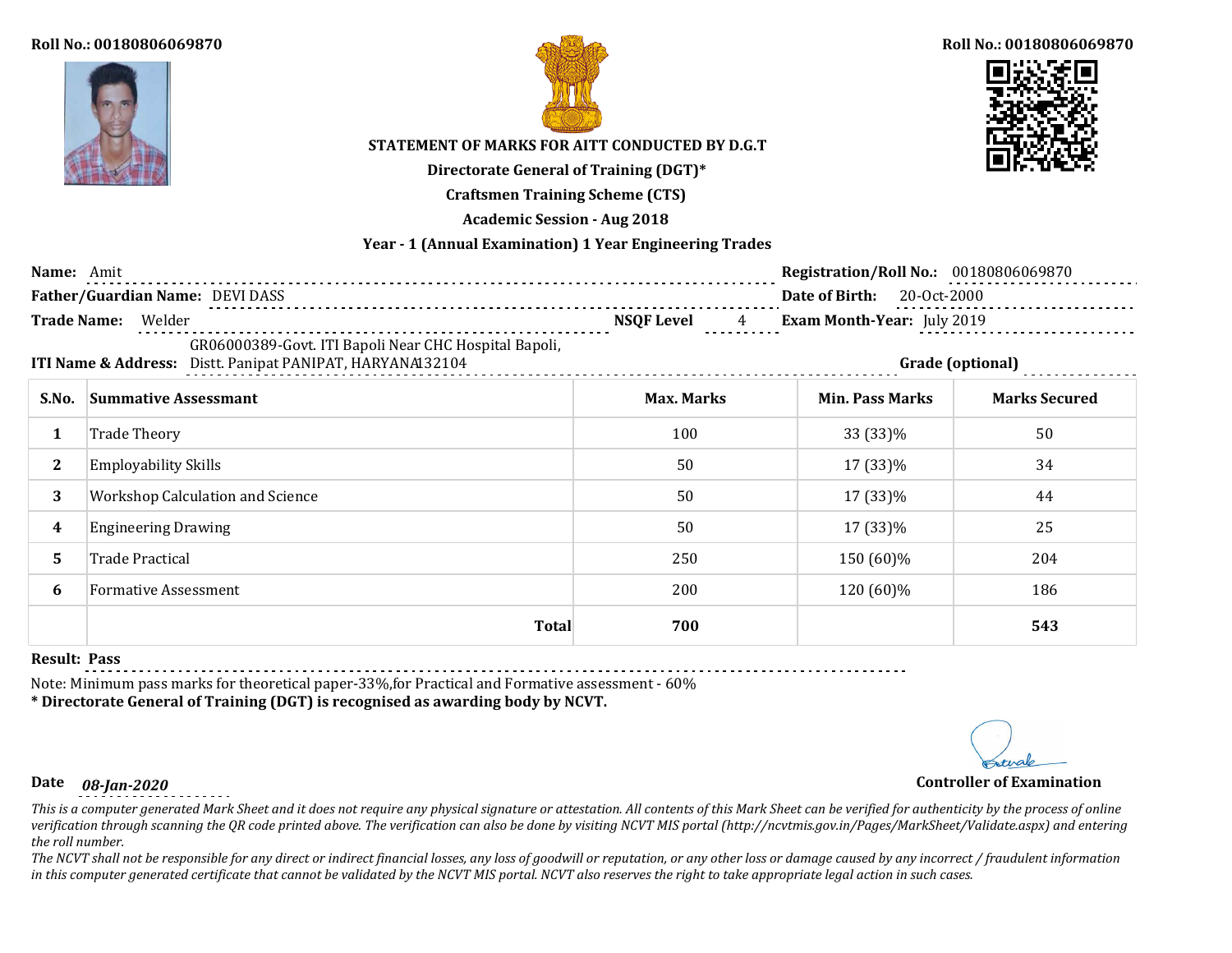



#### **Roll No.: 00180806069871**



# **STATEMENT OF MARKS FOR AITT CONDUCTED BY D.G.T**

**Directorate General of Training (DGT)\***

**Craftsmen Training Scheme (CTS)**

**Academic Session - Aug 2018**

## **Year - 1 (Annual Examination) 1 Year Engineering Trades**

| Name: Sunil        |                                                                                                                    |                        | <b>Registration/Roll No.: 00180806069871</b> |                      |
|--------------------|--------------------------------------------------------------------------------------------------------------------|------------------------|----------------------------------------------|----------------------|
|                    | Father/Guardian Name: SURENDER KUMAR                                                                               |                        | Date of Birth: 27-Mar-2001                   |                      |
| <b>Trade Name:</b> | Welder                                                                                                             | <b>NSQF Level</b><br>4 | Exam Month-Year: July 2019                   |                      |
|                    | GR06000389-Govt. ITI Bapoli Near CHC Hospital Bapoli,<br>ITI Name & Address: Distt. Panipat PANIPAT, HARYANA132104 |                        |                                              | Grade (optional)     |
| S.No.              | <b>Summative Assessmant</b>                                                                                        | <b>Max. Marks</b>      | <b>Min. Pass Marks</b>                       | <b>Marks Secured</b> |
| 1                  | <b>Trade Theory</b>                                                                                                | 100                    | 33 (33)%                                     | 0(F)                 |
| $\mathbf{2}$       | <b>Employability Skills</b>                                                                                        | 50                     | 17 (33)%                                     | 36                   |
| 3                  | <b>Workshop Calculation and Science</b>                                                                            | 50                     | 17 (33)%                                     | 44                   |
| 4                  | <b>Engineering Drawing</b>                                                                                         | 50                     | 17 (33)%                                     | 24                   |
| 5.                 | <b>Trade Practical</b>                                                                                             | 250                    | 150 (60)%                                    | 219                  |
| 6                  | <b>Formative Assessment</b>                                                                                        | 200                    | 120 (60)%                                    | 184                  |
|                    | <b>Total</b>                                                                                                       | 700                    |                                              | 507                  |

**Result: Fail in : Trade Theory Eligible To Reappear (RA) Yes**

Note: Minimum pass marks for theoretical paper-33%,for Practical and Formative assessment - 60%

# **\* Directorate General of Training (DGT) is recognised as awarding body by NCVT.**

# **Date** *08-Jan-2020* **Controller of Examination**

*This is a computer generated Mark Sheet and it does not require any physical signature or attestation. All contents of this Mark Sheet can be verified for authenticity by the process of online verification through scanning the QR code printed above. The verification can also be done by visiting NCVT MIS portal (http://ncvtmis.gov.in/Pages/MarkSheet/Validate.aspx) and entering the roll number.*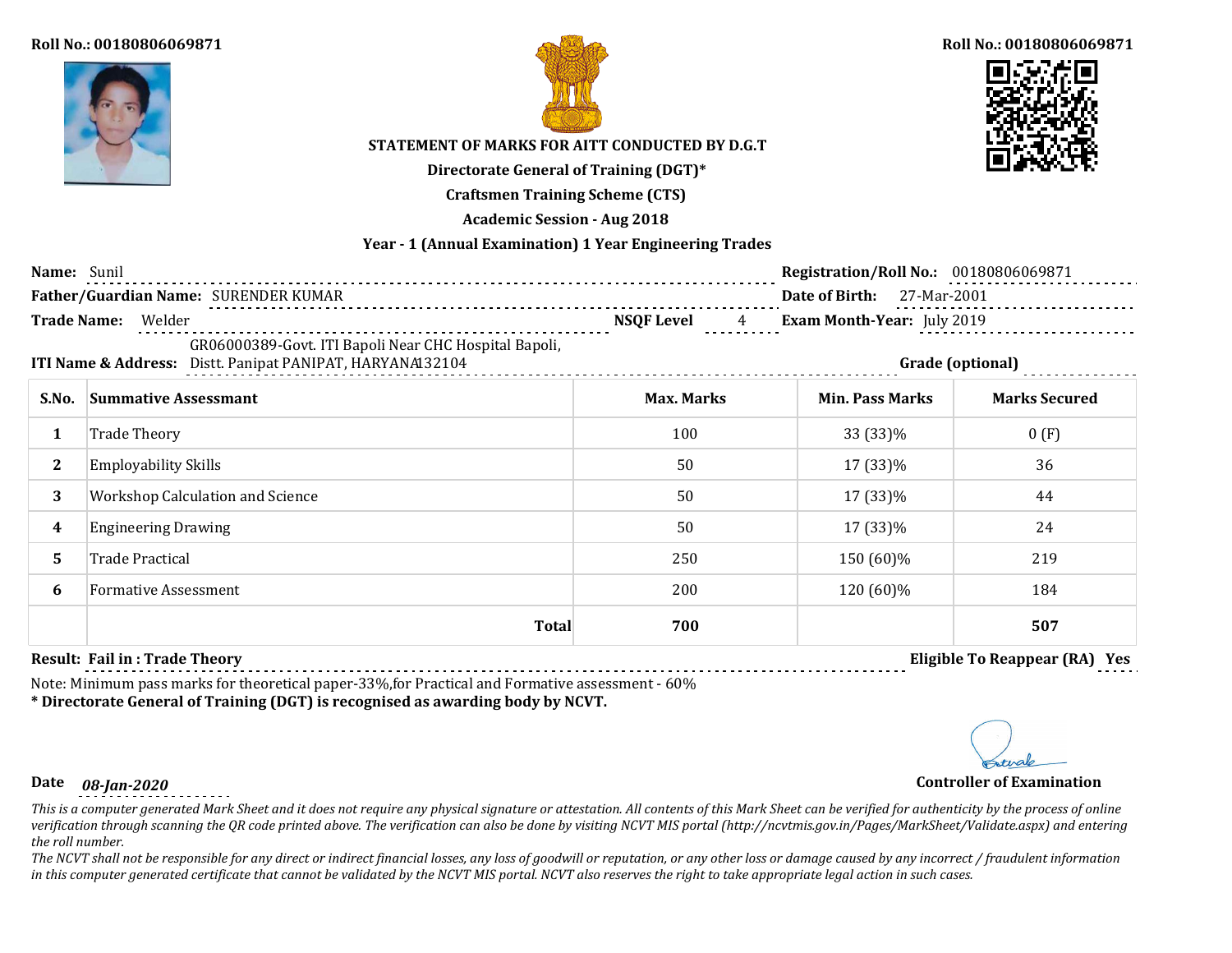



### **Roll No.: 00180806069873**



# **STATEMENT OF MARKS FOR AITT CONDUCTED BY D.G.T**

**Directorate General of Training (DGT)\***

**Craftsmen Training Scheme (CTS)**

**Academic Session - Aug 2018**

## **Year - 1 (Annual Examination) 1 Year Engineering Trades**

|              | Name: Ankit Rawal                                                                                                  |                   | <b>Registration/Roll No.: 00180806069873</b> |                      |
|--------------|--------------------------------------------------------------------------------------------------------------------|-------------------|----------------------------------------------|----------------------|
|              | Father/Guardian Name: DAYA SINGH                                                                                   |                   | Date of Birth: 03-Aug-1999                   |                      |
|              | Exam Month-Year: July 2019<br><b>Trade Name:</b><br>Welder<br><b>NSQF Level</b><br>$\overline{4}$                  |                   |                                              |                      |
|              | GR06000389-Govt. ITI Bapoli Near CHC Hospital Bapoli,<br>ITI Name & Address: Distt. Panipat PANIPAT, HARYANAI32104 |                   |                                              | Grade (optional)     |
| S.No.        | <b>Summative Assessmant</b>                                                                                        | <b>Max. Marks</b> | <b>Min. Pass Marks</b>                       | <b>Marks Secured</b> |
| 1            | <b>Trade Theory</b>                                                                                                | 100               | 33 (33)%                                     | 54                   |
| $\mathbf{2}$ | <b>Employability Skills</b>                                                                                        | 50                | 17 (33)%                                     | 30                   |
| 3            | <b>Workshop Calculation and Science</b>                                                                            | 50                | 17 (33)%                                     | 42                   |
| 4            | <b>Engineering Drawing</b>                                                                                         | 50                | 17 (33)%                                     | 26                   |
| 5.           | <b>Trade Practical</b>                                                                                             | 250               | 150 (60)%                                    | 201                  |
| 6            | <b>Formative Assessment</b>                                                                                        | 200               | 120 (60)%                                    | 174                  |
|              | <b>Total</b>                                                                                                       | 700               |                                              | 527                  |

## **Result: Pass**

Note: Minimum pass marks for theoretical paper-33%,for Practical and Formative assessment - 60%

**\* Directorate General of Training (DGT) is recognised as awarding body by NCVT.**

# **Date** *08-Jan-2020* **Controller of Examination**

*This is a computer generated Mark Sheet and it does not require any physical signature or attestation. All contents of this Mark Sheet can be verified for authenticity by the process of online verification through scanning the QR code printed above. The verification can also be done by visiting NCVT MIS portal (http://ncvtmis.gov.in/Pages/MarkSheet/Validate.aspx) and entering the roll number.*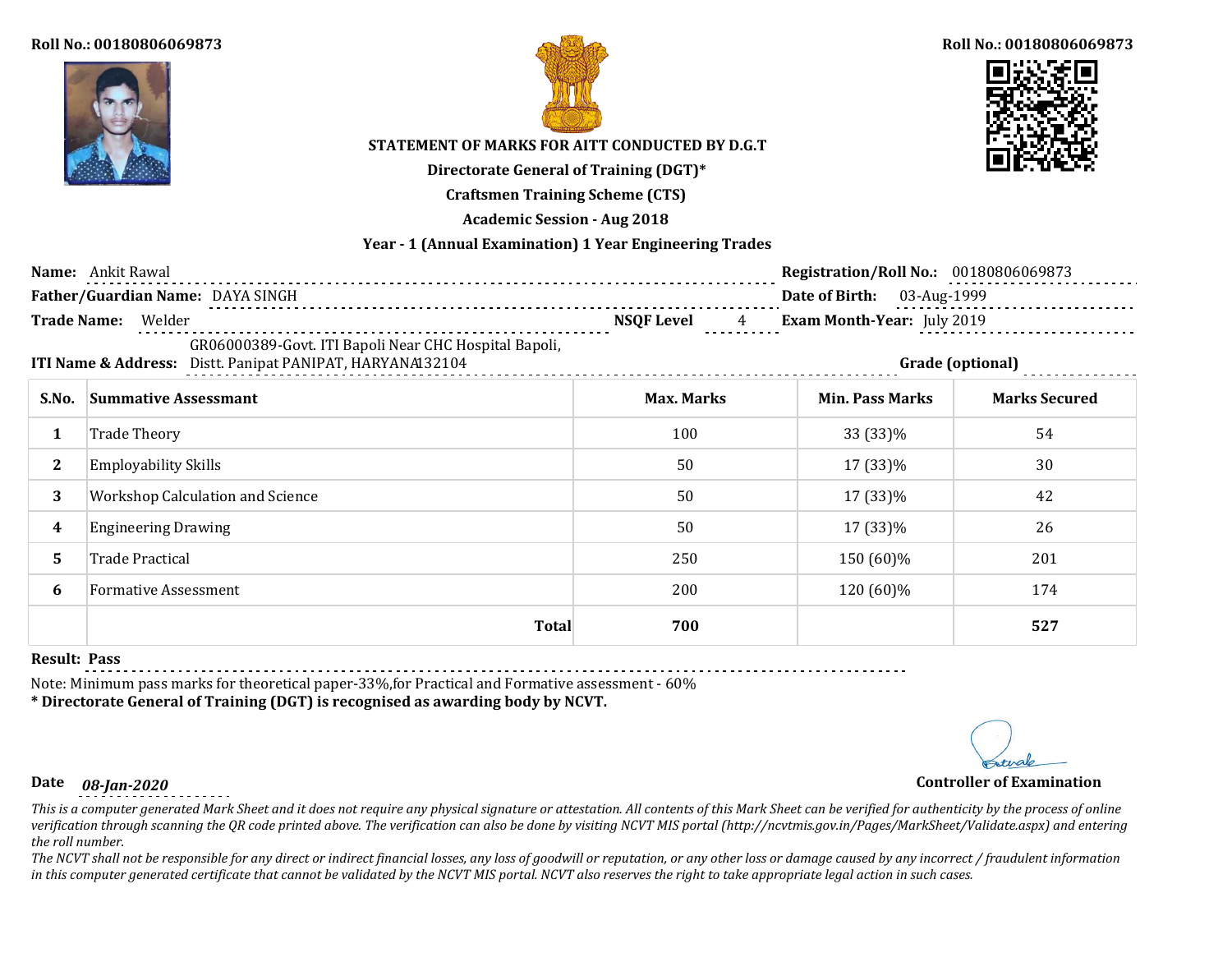



### **Roll No.: 00180806069874**



# **STATEMENT OF MARKS FOR AITT CONDUCTED BY D.G.T**

**Directorate General of Training (DGT)\***

**Craftsmen Training Scheme (CTS)**

**Academic Session - Aug 2018**

## **Year - 1 (Annual Examination) 1 Year Engineering Trades**

| Name: Anil                                                                                                         |                                                                                      |                   | <b>Registration/Roll No.: 00180806069874</b> |                      |  |
|--------------------------------------------------------------------------------------------------------------------|--------------------------------------------------------------------------------------|-------------------|----------------------------------------------|----------------------|--|
|                                                                                                                    | Father/Guardian Name: SUBHASH CHANDER                                                |                   | Date of Birth: 12-Apr-1997                   |                      |  |
|                                                                                                                    | <b>Trade Name:</b><br><b>NSQF Level</b><br>Exam Month-Year: July 2019<br>Welder<br>4 |                   |                                              |                      |  |
| GR06000389-Govt. ITI Bapoli Near CHC Hospital Bapoli,<br>ITI Name & Address: Distt. Panipat PANIPAT, HARYANAI32104 |                                                                                      |                   | Grade (optional)                             |                      |  |
| S.No.                                                                                                              | <b>Summative Assessmant</b>                                                          | <b>Max. Marks</b> | <b>Min. Pass Marks</b>                       | <b>Marks Secured</b> |  |
| 1                                                                                                                  | Trade Theory                                                                         | 100               | 33 (33)%                                     | 52                   |  |
| $\mathbf{2}$                                                                                                       | <b>Employability Skills</b>                                                          | 50                | 17 (33)%                                     | 30                   |  |
| 3                                                                                                                  | Workshop Calculation and Science                                                     | 50                | 17 (33)%                                     | 38                   |  |
| 4                                                                                                                  | <b>Engineering Drawing</b>                                                           | 50                | 17 (33)%                                     | 27                   |  |
| 5.                                                                                                                 | <b>Trade Practical</b>                                                               | 250               | 150 (60)%                                    | 200                  |  |
| 6                                                                                                                  | <b>Formative Assessment</b>                                                          | 200               | 120 (60)%                                    | 184                  |  |
|                                                                                                                    | <b>Total</b>                                                                         | 700               |                                              | 531                  |  |

#### **Result: Pass**

Note: Minimum pass marks for theoretical paper-33%,for Practical and Formative assessment - 60%

**\* Directorate General of Training (DGT) is recognised as awarding body by NCVT.**

# **Date** *08-Jan-2020* **Controller of Examination**

*This is a computer generated Mark Sheet and it does not require any physical signature or attestation. All contents of this Mark Sheet can be verified for authenticity by the process of online verification through scanning the QR code printed above. The verification can also be done by visiting NCVT MIS portal (http://ncvtmis.gov.in/Pages/MarkSheet/Validate.aspx) and entering the roll number.*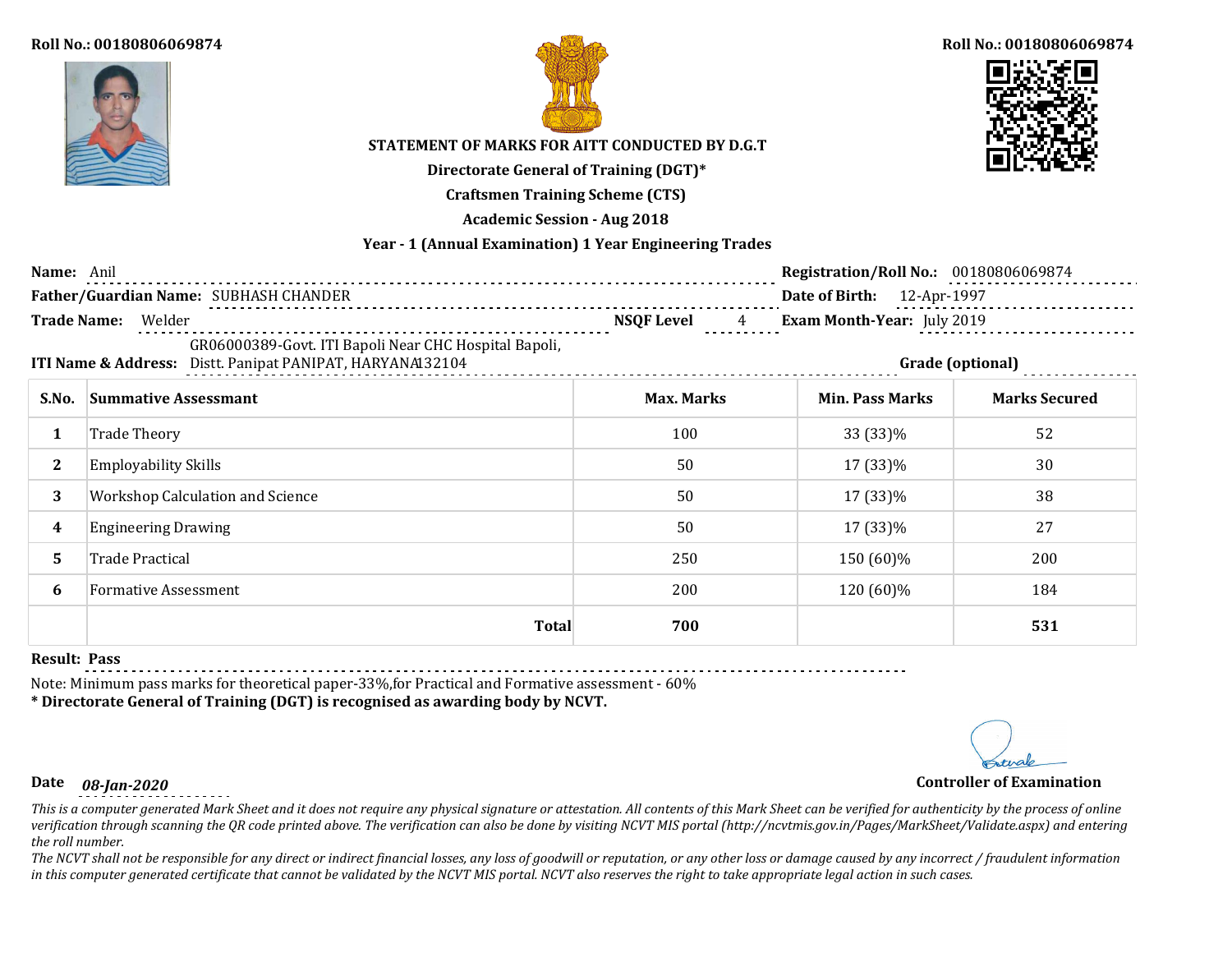



### **Roll No.: 00180806069875**



# **STATEMENT OF MARKS FOR AITT CONDUCTED BY D.G.T**

**Directorate General of Training (DGT)\***

**Craftsmen Training Scheme (CTS)**

**Academic Session - Aug 2018**

## **Year - 1 (Annual Examination) 1 Year Engineering Trades**

| Name: Rahul  |                                                                                                                    |                                           | <b>Registration/Roll No.: 00180806069875</b> |                      |  |
|--------------|--------------------------------------------------------------------------------------------------------------------|-------------------------------------------|----------------------------------------------|----------------------|--|
|              | Father/Guardian Name: RAJENDER                                                                                     |                                           | <b>Date of Birth:</b> 25-Jan-1996            |                      |  |
|              | Trade Name: Welder                                                                                                 | <b>NSQF Level</b><br>$\frac{4}{\sqrt{2}}$ | Exam Month-Year: July 2019                   |                      |  |
|              | GR06000389-Govt. ITI Bapoli Near CHC Hospital Bapoli,<br>ITI Name & Address: Distt. Panipat PANIPAT, HARYANAI32104 |                                           |                                              | Grade (optional)     |  |
| S.No.        | <b>Summative Assessmant</b>                                                                                        | <b>Max. Marks</b>                         | <b>Min. Pass Marks</b>                       | <b>Marks Secured</b> |  |
|              | <b>Trade Theory</b>                                                                                                | 100                                       | 33 (33)%                                     | 52                   |  |
| $\mathbf{2}$ | <b>Employability Skills</b>                                                                                        | 50                                        | 17 (33)%                                     | 28                   |  |
| 3            | <b>Workshop Calculation and Science</b>                                                                            | 50                                        | 17 (33)%                                     | 44                   |  |
| 4            | <b>Engineering Drawing</b>                                                                                         | 50                                        | 17 (33)%                                     | 29                   |  |
| 5.           | Trade Practical                                                                                                    | 250                                       | 150 (60)%                                    | 201                  |  |
| 6            | <b>Formative Assessment</b>                                                                                        | 200                                       | 120 (60)%                                    | 178                  |  |
|              | <b>Total</b>                                                                                                       | 700                                       |                                              | 532                  |  |

#### **Result: Pass**

Note: Minimum pass marks for theoretical paper-33%,for Practical and Formative assessment - 60%

**\* Directorate General of Training (DGT) is recognised as awarding body by NCVT.**

# **Date** *08-Jan-2020* **Controller of Examination**

*This is a computer generated Mark Sheet and it does not require any physical signature or attestation. All contents of this Mark Sheet can be verified for authenticity by the process of online verification through scanning the QR code printed above. The verification can also be done by visiting NCVT MIS portal (http://ncvtmis.gov.in/Pages/MarkSheet/Validate.aspx) and entering the roll number.*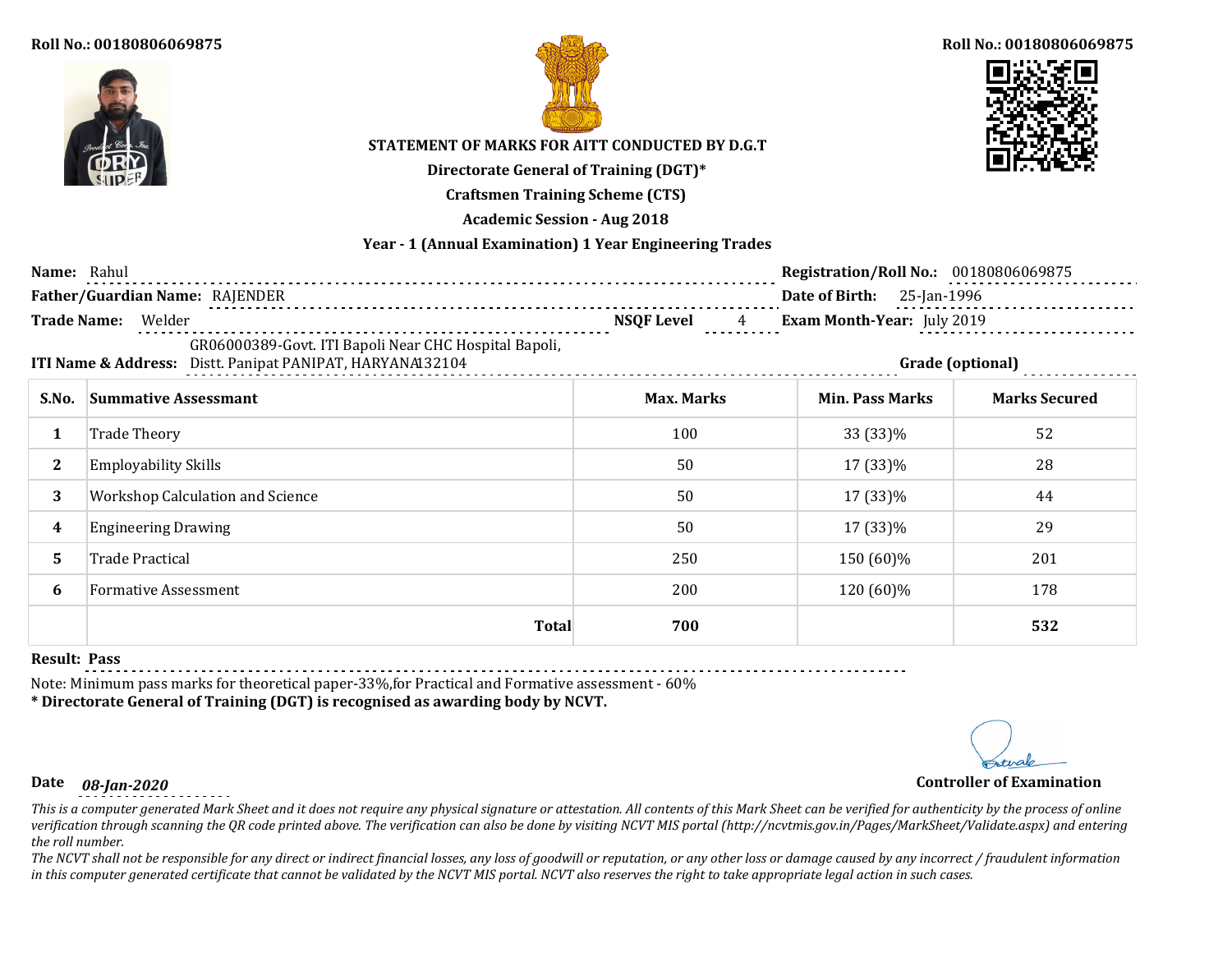



### **Roll No.: 00180806069876**



# **STATEMENT OF MARKS FOR AITT CONDUCTED BY D.G.T**

**Directorate General of Training (DGT)\***

**Craftsmen Training Scheme (CTS)**

**Academic Session - Aug 2018**

## **Year - 1 (Annual Examination) 1 Year Engineering Trades**

| Name: Rohit        |                                                                                                                    |                        | <b>Registration/Roll No.: 00180806069876</b> |                            |  |  |
|--------------------|--------------------------------------------------------------------------------------------------------------------|------------------------|----------------------------------------------|----------------------------|--|--|
|                    | Father/Guardian Name: JAYPAL                                                                                       |                        |                                              | Date of Birth: 01-Jan-1999 |  |  |
| <b>Trade Name:</b> | Welder                                                                                                             | <b>NSQF Level</b><br>4 | Exam Month-Year: July 2019                   |                            |  |  |
|                    | GR06000389-Govt. ITI Bapoli Near CHC Hospital Bapoli,<br>ITI Name & Address: Distt. Panipat PANIPAT, HARYANA132104 | Grade (optional)       |                                              |                            |  |  |
| S.No.              | <b>Summative Assessmant</b>                                                                                        | <b>Max. Marks</b>      | <b>Min. Pass Marks</b>                       | <b>Marks Secured</b>       |  |  |
|                    | <b>Trade Theory</b>                                                                                                | 100                    | 33 (33)%                                     | 54                         |  |  |
| $\mathbf{2}$       | <b>Employability Skills</b>                                                                                        | 50                     | 17 (33)%                                     | 30                         |  |  |
| 3                  | <b>Workshop Calculation and Science</b>                                                                            | 50                     | 17 (33)%                                     | 44                         |  |  |
| 4                  | <b>Engineering Drawing</b>                                                                                         | 50                     | 17 (33)%                                     | 27                         |  |  |
| 5.                 | Trade Practical                                                                                                    | 250                    | 150 (60)%                                    | 202                        |  |  |
| 6                  | <b>Formative Assessment</b>                                                                                        | 200                    | 120 (60)%                                    | 174                        |  |  |
|                    | <b>Total</b>                                                                                                       | 700                    |                                              | 531                        |  |  |

### **Result: Pass**

Note: Minimum pass marks for theoretical paper-33%,for Practical and Formative assessment - 60%

**\* Directorate General of Training (DGT) is recognised as awarding body by NCVT.**

# **Date** *08-Jan-2020* **Controller of Examination**

*This is a computer generated Mark Sheet and it does not require any physical signature or attestation. All contents of this Mark Sheet can be verified for authenticity by the process of online verification through scanning the QR code printed above. The verification can also be done by visiting NCVT MIS portal (http://ncvtmis.gov.in/Pages/MarkSheet/Validate.aspx) and entering the roll number.*